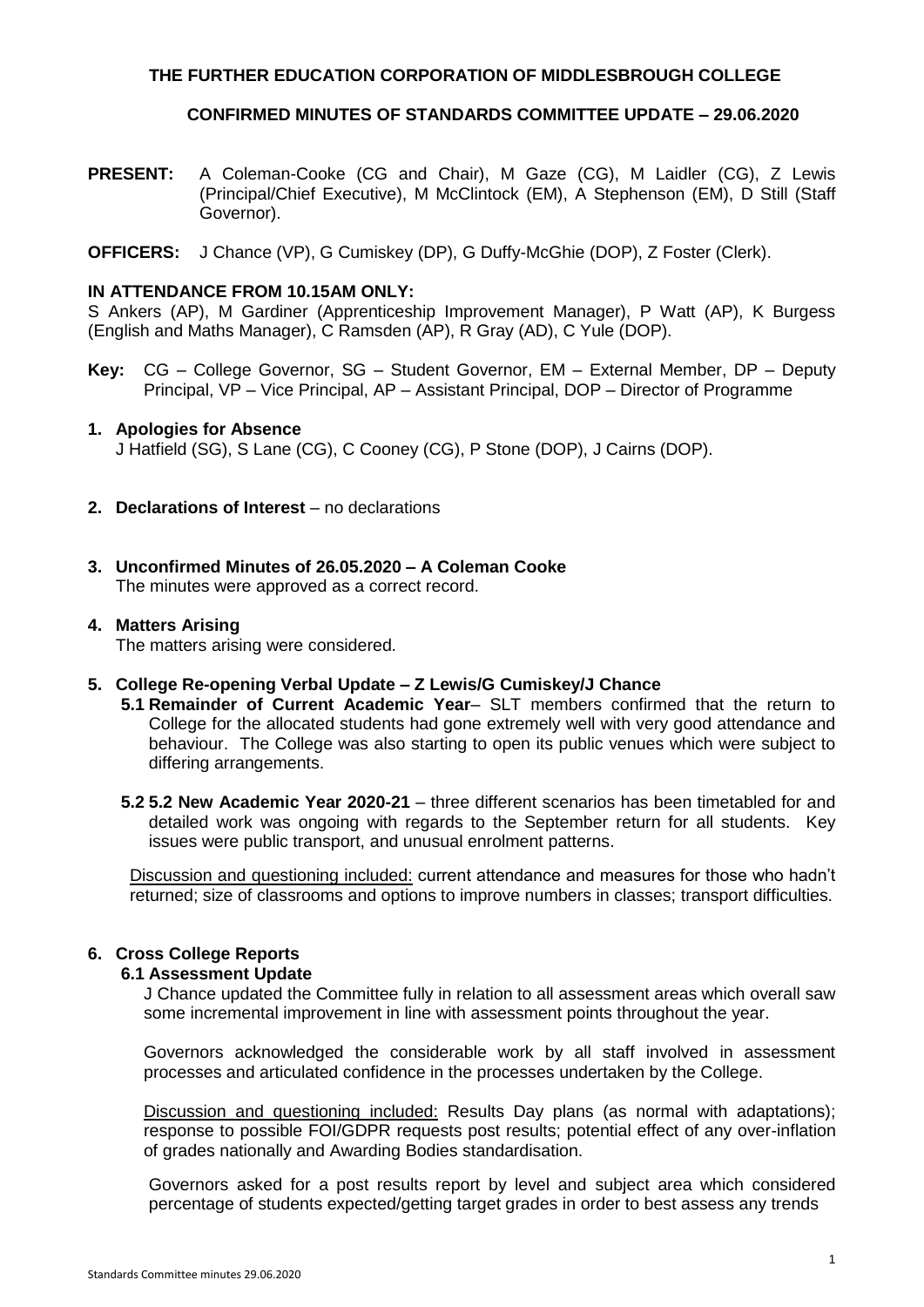#### **6.2 Teaching, Learning and Assessment Update – G Duffie McGhie**

The report included an update on quality on completion of the Departmental reviews, an update on online engagement and two new, cross-college initiatives: Digital Culture 2.0 - Staff CPD and Myday – student and parent Apps.

Discussion and questions included: A Level teaching in relation to achieving 'full confidence' and reasons around that; Health and Care improvements; the positive impact of the Quality Improvement Coach; support to staff with active blended learning approach and aspects of the new model and related CPD which was occurring ahead of students returning; aspects of the Myday platform including data security.

#### *A Stephenson left the meeting.*

## **6.3 Apprenticeships including QUIP and KPIs**

G Cumiskey/M Gardiner highlighted the greater consistency in relation to KPIs; numbers in relation to completed courses; remaining numbers; and the forthcoming independent audit of the provision in two weeks time.

Governors' questions and comments included: clarification on predictions table; the possible effects of the end of furlough on remaining learners and KPIs and various scenarios which could impact on the achievement of the KPIs.

Governors asked for completed figures to be included in brackets within the AP5 Predictions table.

Governors congratulated the Apprenticeships Team on the significant progress made

### **6.4 HE Update – G Cumiskey**

The report was received.

Questions and discussion focused on – the complexities of potential over-recruitment including the process of the unconditional offers and College strategy; the possible increase in popularity of HE courses in the current climate; enrolment strategy more widely both locally and in respect of national policy and plans; and that final figures would only be known absolutely post enrolment.

## **6.5 Quality Policy – J Chance**

The updated policy was presented.

Governors discussed the reporting and any target setting in relation to progress and destinations. It was confirmed that data on destinations was given at the start of the year for different groups of learners and that overall KPIs were set.

Governors acknowledged that the policy was positive and encouraging. After discussion, it was agreed that the presentation would be revised as per the discussion and the policy represented to the Committee.

**7. Department and Directorate KPIs/Departmental Analysis Report – G Cumiskey/J Chance**

Department and Directorate leads gave some insight into how the past few months had gone including: detailed standardization within assessment; external pressures from some Awarding Bodies with little and/or late guidance; how online learning had worked in keeping up skills and knowledge of students; positive engagement of students; how the assessment point process had assisted with predictions; the positive attitude of students who had returned; how workshops and timetabling had been adapted for returning students particularly in practical areas; and the fantastic support and work of staff across the College.

Additionally, some Department specific updates:

• An update to Health and Care was given with detail on adapting the placement elements.